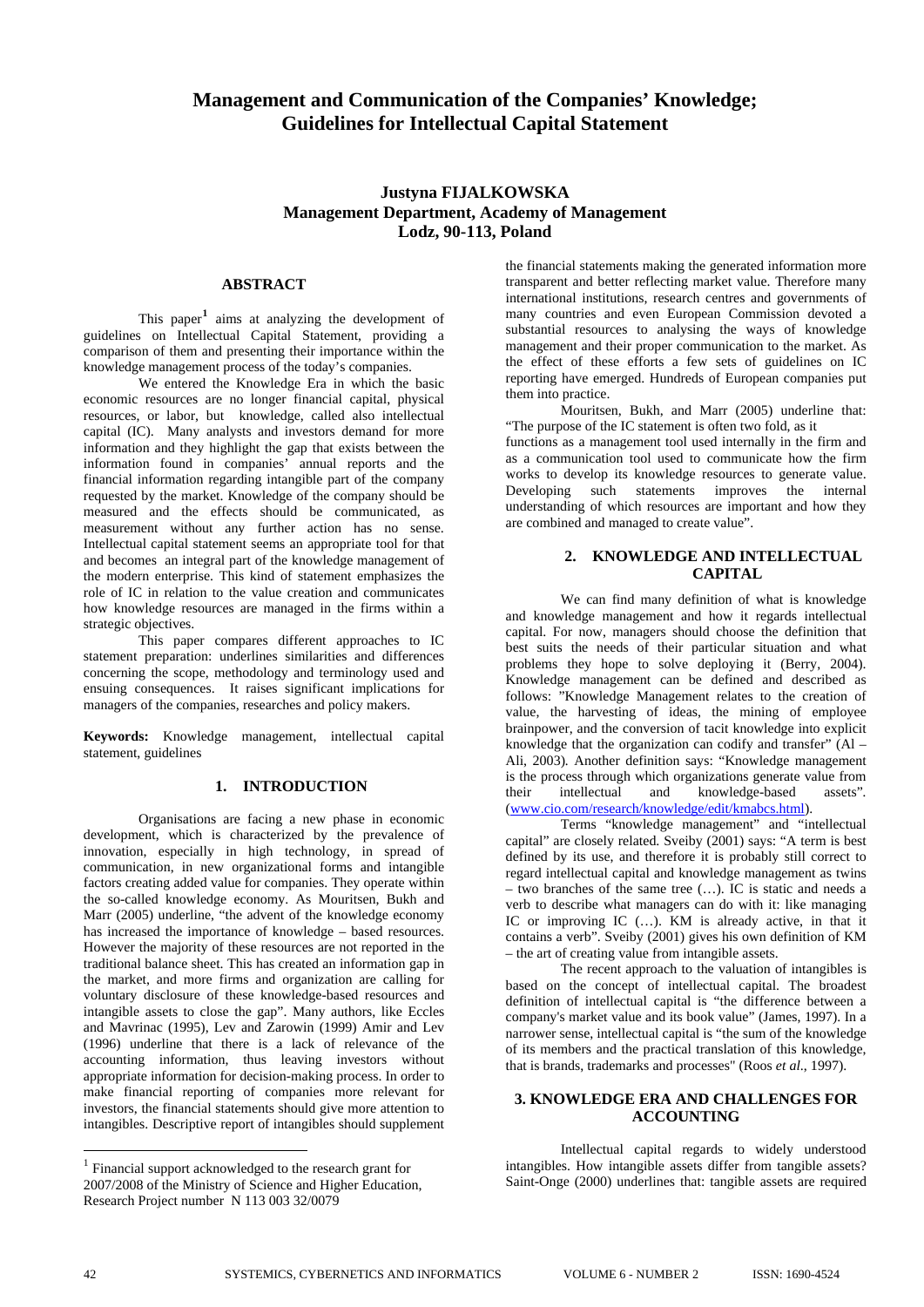for business operations and are readily visible, rigorously quantified, and are represented as a line item on a balance sheet. The intangible assets are key to a competitive advantage in the knowledge era and are invisible, difficult to quantify, and not tracked through traditional accounting practices. In the XXI century, the knowledge became the main driver of value creation of enterprises and the main factor of success. The concept of "New Economy" emerged, in which still increases the share and importance of intangible resources in the value creation process of the companies; investments and innovations concerning intangible resources play a dominant role. The main source of economic value added are always more human beings and information, relationships with partners and companies' ability to be innovative than financial capital. However only few percentage of the value of the company can be explained by the assets' book value published in financial statements.

According to Tollington (1994), balance sheet in the way it is constructed today leads to distortion of certain elements to such a degree that it cannot be accepted any longer and must be revealed, if professional credibility is to be preserved. The utility of traditional accounting and reporting is declining (Roslender, 1997). The usefulness of reported earnings, cash flow and book (equity) values have been deteriorating over the last 20 years (Lev and Zarowin, 1999).

Generally, the accounting rules have a very stringent definition of intangible assets that excludes many commonly accepted intangibles, like investments on training and advertisement, knowledge of the company, customer satisfaction, skills of employees, image of the company, as they do not pass the recognition test. As Al-Ali notices: "Financial reports and statements are far from accurate in communicating the real value of the enterprise and its future performance potential. Companies that are publicly traded are valued by the market at multiples of their book value, sometimes as high as 20 times (…). When nearly 80 percent of corporate business assets are made of intellectual capital, and where financial reports report only 20 percent tangible assets, one starts to wonder about the accuracy and efficacy of these reports in reflecting the value of the enterprise and its future performance potential".

 Firm such as Microsoft and Coca Cola report only their traditional assets in their balance sheets, which account for an only small fraction of their market value. Even for manufacturing firms, such as Honda or BP, the assets in the balance sheet represent less than 30 % of the market value (Mouritsen, Bukh, Marr, 2005). If intellectual capital is an important component of the market value of a company and its disclosure is random, non systematized and mainly voluntary, the investors' decisions will likely be based, in part at least, on unreliable and non-comparable information.

Both the companies and the capital market underline that it is necessary to take steps in order to improve the existing system of control and reporting. They must meet the challenge of modification in order to become helpful in development, communication, monitoring and evaluation of the company's strategy. The proper communication of company's intellectual capital, incurred investments on it, its role and value is the challenge for accounting. It is necessary to create a new approach for measurement and disclosure of those elements that are crucial for a company. Measurement of these elements would enable their control and understanding of their strong points as well as risk concerning them. The effects of measurement should be communicated. The proper tool for such communication and visualization of effects regarding intangible resources is the intellectual capital statement.

This is a statement reflecting in a better way the market value of the enterprise and embracing those elements that in traditional financial statements are unevaluated or totally omitted. It usually has a form of a supplement for the yearly financial statement, in which it is documented and explained the strategy of the company, concerning the knowledge management of the enterprise and the activities regarding the realization of this strategy.

Summing up the main challenges facing accounting in the Knowledge Era are:

- 
- 1. identifying critical intangible resources,<br>2. finding the right method to measure the finding the right method to measure them and to manage them in order to improve the competitive position of the firm,
- 3. develop a way of communicating information to the inside and outside interested parties (intellectual capital statement),
- 4. harmonization and comparability of the used approaches and data presented in the global aspect.

 Intellectual capital statements can help organizations to better manage, understand and communicate their knowledge resources and the value creation processes.

## **4. BENEFITS AND DIFICULTIES CONCERNING IC REPORTING**

Price Waterhouse Coopers claims that there are following main benefits of measurement and reporting of intellectual capital: increased transparency of information presented by the company, lower cost of capital, higher price of shares, bigger confidence among employees and other stakeholders, affirmation of the long-time vision thanks to better communication, the possibility of using this kind of statement as a marketing tool. Other benefits may be as follows: decrease of insecurity concerning the future of the company, simplification of more – precise valuation of the company (Botosan, 1997), increased liquidity on the share market and higher demand for shares of the company (Healy i Palepu, 2001).

Starovic and Marr (2003) mention following adverse results of the lack of public information concerning intellectual capital of the enterprise:

- 1. smaller shareholders may be disadvantaged, as they usually have no access to information on intangibles often shared private meetings with larger investors (Holland, 2001),
- 2. insider trading might occur if managers exploit internally produced information on intangibles unknown to other investors (Abody and Lev, 2000).
- 3. stock market liquidity and increased demand for companies' securities is enhanced by greater disclosure on tangibles (Diamond and Verrecchia, 1991).
- 4. volatility and the danger of incorrect valuation of firms is increased which leads to investors and banks placing a higher risk level on organizations
- 5. costs of capital is increased, due to, say, higher risk levels placed on companies (Lev, 2001).

 However, there are also some factors that may discourage the management from reporting and releasing to the public information concerning intellectual capital. Among others, these are:

- 1. presentation outside of the company information, concerning maintenance of competitive position,
- 2. leaving a space for information manipulation,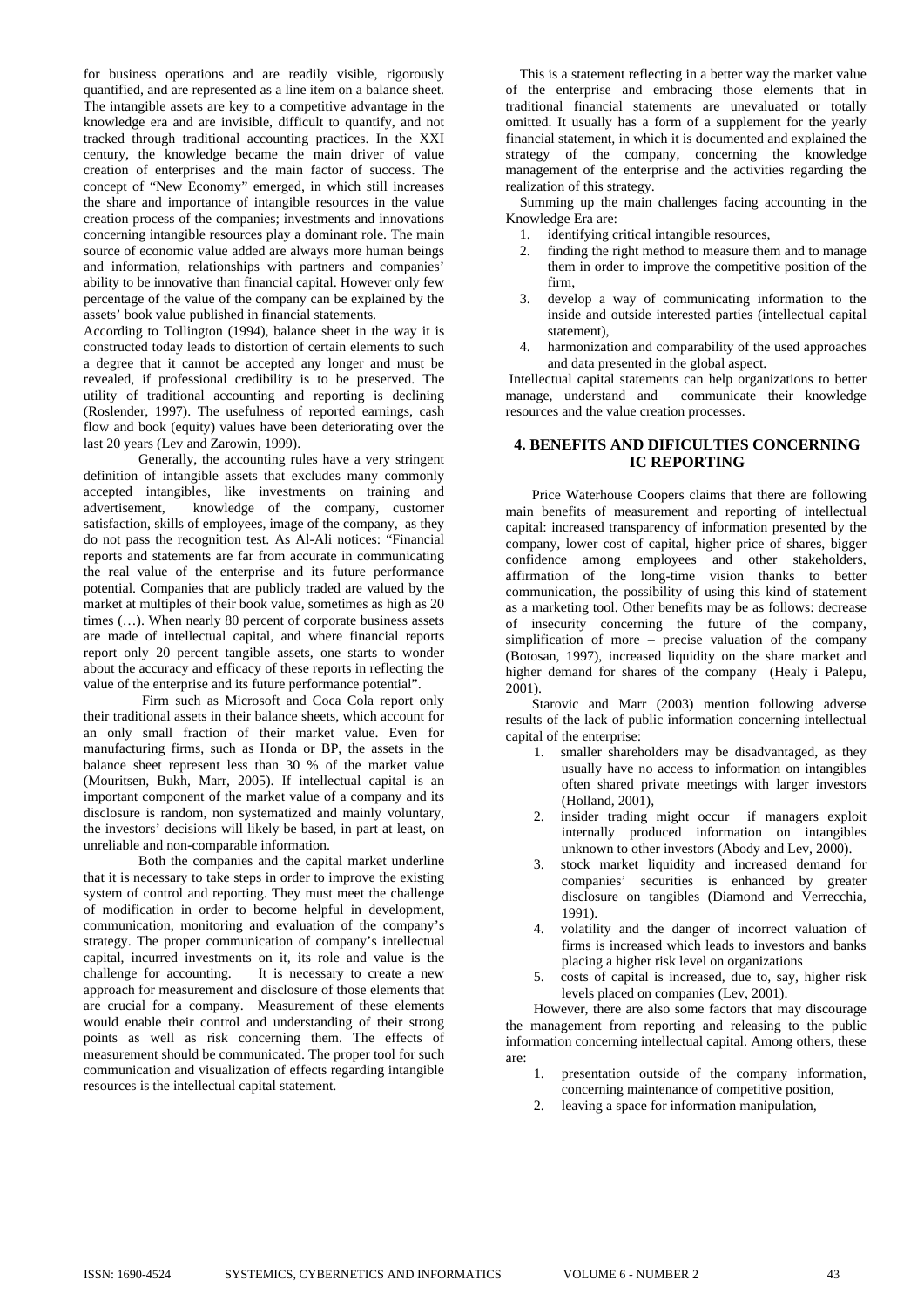- 3. creation of risk concerning the credibility of information for its users, as the information regards future that cannot be predicted precisely,
- 4. the increase in the operational cost as the result of new rules and greater bureaucracy.

Baruch Lev (2001), while explaining the skepticism in the intellectual capital statement underlines, that the value of intellectual capital is very subjective and on contrary to physical assets thy may disappear in the short period of time. Therefore, it could contribute more to the increase of uncertainty among investors and managers, than of being helpful. However, Lev underlines in the same time that this skepticism is exaggerated and denying the measurement and the lack of intellectual statements is for long-term achievements of the company substantially bigger problem. Intellectual capital statements can help organizations to better manage, understand and communicate their knowledge resources and the value creation processes.

### **5. GUIDELINES ON IC REPORTING**

The attempt of meeting the challenge of new reporting, that would translate and explain the intellectual capital based process of value creation in the enterprise was the independent emergence of set of guidelines, that as the main objective have to facilitate preparation of intellectual capital statement. They do not introduce any changes to the accounting law and as for now they are the trial that aims at testing certain particular methods on IC measurements and disclosure. IC statements, created on the basis of IC guidelines, aim at underlining the role of IC in the value creation process and are a tool of communication what is the knowledge management of the enterprise within chosen strategy. They are in the same time an integral part of the knowledge management presses. They describe the strategy of knowledge management in the enterprise, its objectives, initiatives and the results of creation, application and development of the knowledge resources of the company.

The main and more frequently used guidelines are IFAC Study no 7 (1998), the Danish Guidelines (2000, 2003) – "A Guideline for Intellectual Capital Statements", Nordika Guidelines  $(2001)$  – "Intellectual Capital – Managing and Reporting", and the Meritum Guidelines  $(2002)$  – "Guidelines for Managing and Reporting on Intangibles".

**IFAC Study no 7 ,, The Measurement and Management of Intellectual Capital – An Introduction" 1998 - this study was** commissioned by the Financial and Management Accounting Committee (FMAC) of the International Federation of Accountants (IFAC) to discuss some of the major issues concerning the measurement and management of intellectual capital and the accountant's role in this process. It is intended to provide an introduction to the accounting challenges and opportunities associated with intellectual capital management by discussing its underlying concepts and describing merging practices (Del Bello, 2002).

**Danish Guidelines (DATI) (2000,2003) -** These guidelines are the results of a collaboration of researchers, more than 100 companies, public and industrial organizations and consultants and they were coordinated by the Danish Ministry of Trade and Industry. These works were also in the field of interest of European Union and OECD. The research concerning the development of these guidelines started in 1998 and they were finally published in 2000. In 2003 a new version of guidelines was published. Since the moment of publication of the first DATI guidelines in the November of 2000, about 100 private companies and public organizations tested them. The conclusions were that preparation and publication of the intellectual capital statement contributed to better knowledge management in the companies and was an important tool of communication with the outside stakeholders.

**Nordika Guidelines (2001) -** Guidelines prepared within Nordika project are the effect of cooperation participants of the Nordic project concerning the measurement of intellectual capital from the Nordic Industrial Fund, representatives of the Governmental Task Forces and a Round Table drawn from business and professional associations in the Nordic countries. The Nordic guidelines give companies the overview of possibilities and main approaches, concerning the managing and reporting of knowledge management. They provide also some examples of Nordic companies that have worked with implementing the intellectual capital management and reporting and present some cases, illustrating their experience in producing IC statement. Similarly to the guidelines proposed by IFAC, Nordika does not suggest a concrete structure of the intellectual capital statement, however presents the list of issues, that the statement should include:

- 1. general function of knowledge (connection between the company and the market, products and clients, relation between knowledge and other intangible resources, the impact of knowledge in the value creation process),
- 2. market chances, objectives and challenges,
- 3. resources,
- 4. activities (company's activities concerning the use and development of its intellectual capital),
- 5. relations,
- 6. concentration on the non-financial elements therefore not focusing exclusively on the physical and financial assets ( consequently, the measures may be financial and non-financial),
- 7. indicators (more than just numbers, they should explain and visualize the effects of activities through an illustration and graphic charts),

**Meritum Guidelines (2002)** – they have been prepared within the project *Measuring Intangibles to Understand and Improve Innovation Management*, which has been funded by the European Union within the framework of TSER (Targeted Socio-Economic Research) Program. The project was embracing researchers from 6 European countries (Denmark, Finland, Norway and Sweden, Spain and France). The logic effect of the process of knowledge management is the preparation of the report that would communicate to its users information on abilities, resources and activities in respect to the fundamental determinants of the enterprise's value. The intellectual capital report has three different parts: vision of the firm, the summary of intangible resources and activities, the system of indicators.

#### **6. THE COMPARISON BETWEEN PRESENTED GUIDELINES ON IC REPORTING**

As a first conclusion it should be emphasized that all the guidelines have more similarities than differences. Using one or another should not result in significant differences as far as the main content is concerned. The practical purpose and aim of IC reporting, no matter of on which guidelines it is based, is to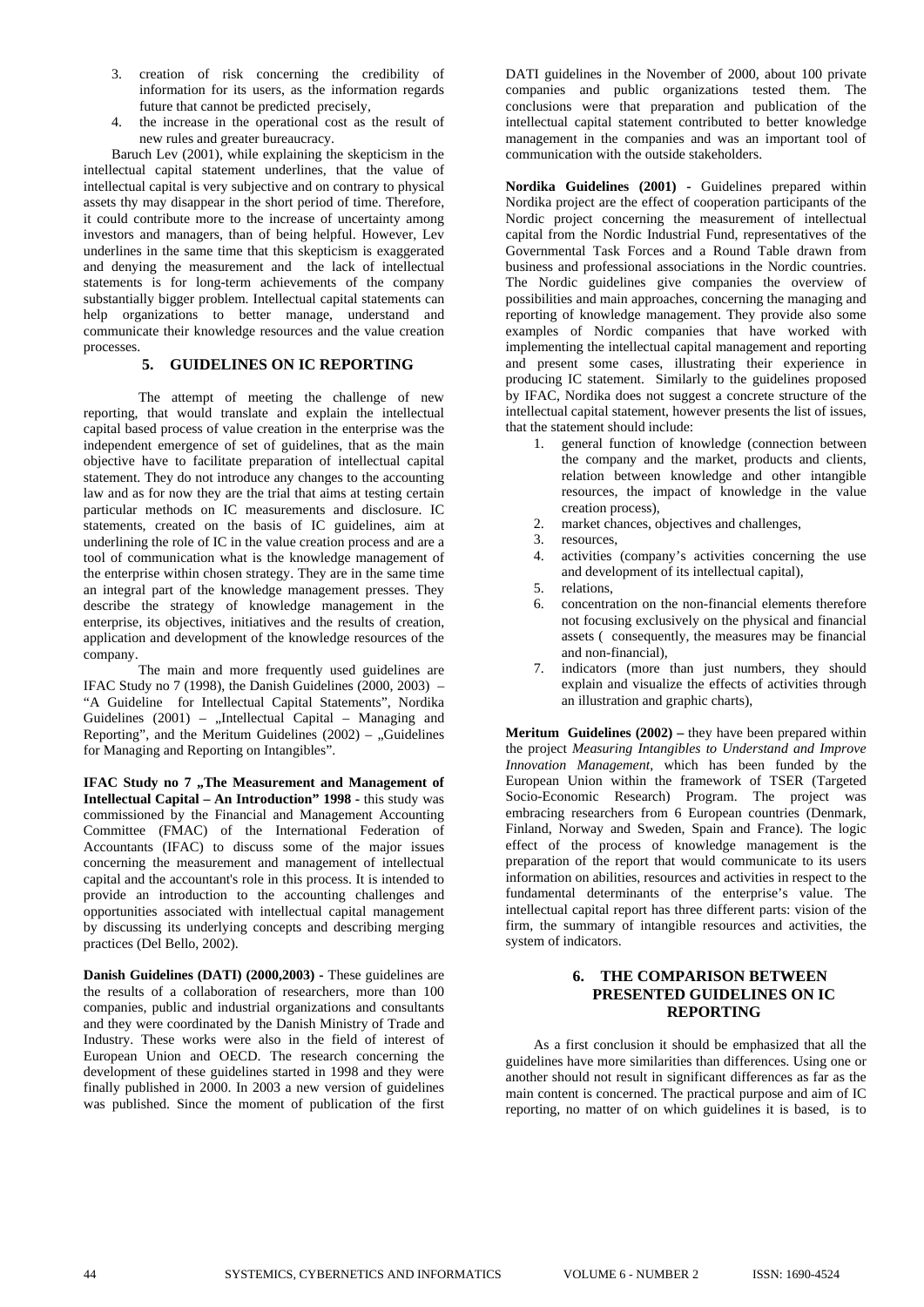provide management with a tool for monitoring and disclosing information about their activities and efforts to manage the company's knowledge base.

As we can find in the introductions to the Nordika guidelines: "The various approaches to IC reporting deal with how to make systematic measurement of a range of intangible assets – each of them using a set of IC categories and indicators. The procedures and techniques involved are designed to provide a long-term perspective: (…) they are forward-looking management tools, serving to highlight and advance the strategic goals of the company. Concerned as they are with aspects of knowledge management they are also related to change stemming from the emerging knowledge economy and they are designed to help management keep the company on track".

Consequently, the approach to the value creation combined with differences in knowledge definition, and regarding it concepts and categories, will make the choice of information to be reported and disclosed very different. In principle, the differences mean that:

- the Study no. 7 of IFAC is the first set of guidelines on the intellectual capital statement and it was mainly created in order to help in choosing the right method of measurement followed with preparation of intellectual capital statement. Moreover it was supposed to signal the importance, rise an interest and create more understanding to that still quite new concepts in 1989. IFAC guidelines did not introduce any new specific rule or recommendations, they focused mainly on presentation of what was already done in the international field. It lefts the companies the possibility to choose the way of measurement and presentation of knowledge based information that suits them best.
- While adopting Danish guidelines, the enterprise puts the focus on the knowledge management that leads to "value in use" – value for users of its products and services, relying not on a single factor but on multiple factors – resources and activities – and the relations between them. Narrative knowledge and the management challenges define, what should be measured and determine, which indicators should be used. The categories of indicators should embrace customers, employees, processes, and technologies and what should be measured are the constellations of resources and concerning them activities. The priority of indicators is to explain in which way the company may prepare its IC statement.
- According to Nordika project, the IC report should explain when and how we can find in the company the key resources and how they are used in order to create the value.
- "Using the Meritum approach will bring into focus how the company – through the connectivity of critical intangibles in a network – pursues its strategic objectives and by this focuses on how to create value for users and other stakeholders." (Nordika Project, 2002). These guidelines put special attention to both internal and external reporting, the indicators adopted are aimed at presenting what activities concern the company's intangible resources. The information provided should enable its users to evaluate if the company realizes its strategic objectives in a proper way. The proposed indicators should be applied to all three categories of intellectual capital (human, structural, and relational)

All the above described sets of indicators make an attempt to present, how the company should systematically perform the measurement of intangible resources using the proper categories of IC and appropriate indicators. All the proposed indicators present procedures and techniques, that are future-oriented tools of management and serve to underline strategic objectives of the company. Even though these guidelines are not ultimate and do not clear all the doubts concerning the difficult issue of intellectual capital reporting, they are highly valuable help for companies in:

1. definition of the company's vision,

2. describing, what kid of resources has a company at its disposal and which of them should increase or strengthen,

3. they contain a minimal set of indicators for intangible resources concerning them activities measurement,

4. they facilitate the grouping of information in order to help in intellectual capital preparation.

One of the most important elements that all guidelines have in common is the acceptance of the central role of the IC statement in the process of value creation. Generally we can notice that according to all analyzed guidelines these statements have the objective of not only evaluating the IC but also, and even in many cases mainly, description of the importance of the IC in the process of value creation. All these documents admit the usefulness of IC statement both to the internal as well as external use as a tool of communication.

Within all analyzed set of guidelines, the role of the management as the most important body in the enterprise in the process of implementation is especially underlined. This process is almost in all cases literally defined as the "learning process". In all the guidelines it is also highlighted that the indicators used in the intellectual capital statement should not only serve in order to measure and evaluate but also to visualize the intellectual capital. IC statement should cover all the knowledge resources of the company and their interactions and relations and should describe the activities that are performed in order to develop them. None of the analyzed documents presents the complete and closed list of indicators, however all of them include some examples of the categories of indicators suggested. These indicators, depending on the guidelines adopted by the company slightly differ.

Even though guidelines usually does not present a definition of what is knowledge, however all admit that knowledge is the most important component of intellectual capital. Presented approaches describe differently the way knowledge contributes to the value creation and how it is placed within this process. All the approaches aim to capture process which are dynamic and systematic in nature and they underline the necessity of reflecting this dynamics.

According to Del Bello (2002), "another area of convergence relates to the long-term perspective assumed by the proposed procedures and techniques. Furthermore, all the documents stress the firm – specificity character of IC and, consequently, of its indicators".

Important differences between the analyzed guidelines are mainly about value creation, how the concept of knowledge is apprehended and the categories used for indicators when disclosing information. As far as value creation is concerned all the guidelines admit the principal role of knowledge however the procedures of implementation and phases, in which the knowledge is transformed in company's value are different. The discrepancies can be also observed in the scheme of information presented in the IC statement.

The general objectives of guidelines are also slightly different. IFAC guidelines aim generally at signaling the importance of intangibles and IC and therefore the necessity of reporting them. IFAC concentrates also on the presentation of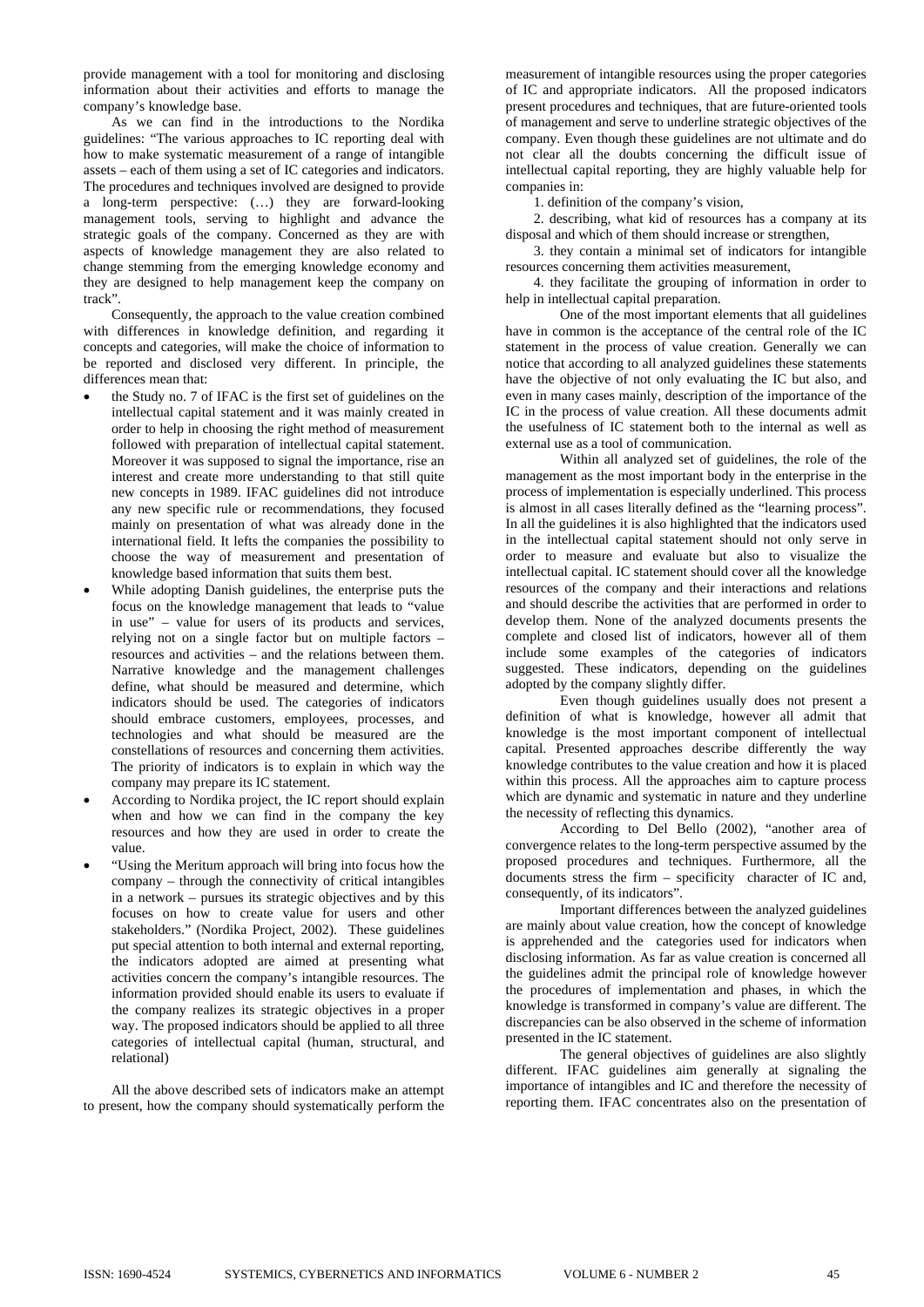already existing methods regarding measurement and IC reporting. Danish guidelines have a very practical character, focus mainly on presentation of IC statement preparation; they include a wide range of indicators, that are used most frequently in practice, with their explanation and ways of interpretations. The language used in these recommendations is very usersfriendly. The Danish guidelines put main stress on their practical usefulness even at the cost of some terminological simplifications or theoretic imperfections (lower cohesion and consequence in used terminology). Meritum project, however, at first presents a management model and the as the result of management it presents a statement on IC. Therefore we can assume, that Meritum guidelines consider IC in a wider dimension, starting from management processes and only after that proceeding with the reporting processes. IC statement is understood as the logical effect of intangibles management processes. Also the Danish guidelines refer to management but in the more indirect way.

Theoretical bases of Meritum guidelines are very strong, the authors of these guidelines are in the main part researchers, scientists, and academics. Therefore the language used is more precise, more strict and accurate but also sometimes less understandable for the "average" manager. Therefore they are more coherent, have a deeper conceptual framework which is widely acceptable but some claim (Garcia-Ayuso in Guimon, 2002) that they are more abstract, more theoretical, harder to apply and less didactical". As Mouritsen  $(in$  Guimon,  $2002)$  says: "the strength of the Danish guideline is that they are more user – driver, more practical, more implementable", while "the main value of the Meritum guidelines is the knowledge and consensus that was built among the different countries which were involved".

While the guidelines are describing the same process, they use a little bit different terminology, which unfortunately may lead to the confusion. Danish guidelines generally use the term "intellectual capital statement", whereas the Meritum, Nordika, and IFAC use the expression "intellectual capital report". What is the difference between the "statement" and "report"? The authors of Meritum guidelines, while motivating why the term "report" is preferable by them underline, that this word "denotes a voluntary character, whereas the term "statement" is associated with the traditional financial statement that are compulsory and must convey to a given format" (Guimon, 2002). However Mouritsen, one of authors of Danish guidelines does not agree and says that "report to me sounds as if it something that has a fixed format of reporting a certain issue, while statement is an expression, and therefore has more narrative nodes to it than a report" (Guimon, 2002). Table below presents some other differences in the language used in the guidelines, on the example of Meritum and Danish guidelines:

|                     |  | Table 1. differences in the Meritum and Danish |  |  |  |
|---------------------|--|------------------------------------------------|--|--|--|
| guidelines language |  |                                                |  |  |  |

| <b>MERITUM GUIDELINES</b>      | <b>DANISH GUIDELINES</b>       |  |  |  |
|--------------------------------|--------------------------------|--|--|--|
| Intellectual capital report    | Intellectual capital statement |  |  |  |
| Intangibles management         | Knowledge management           |  |  |  |
| Vision of the firm & strategic | Knowledge narrative            |  |  |  |
| objectives                     |                                |  |  |  |
| Critical intangibles           | Management challenges          |  |  |  |

*Source: Guimon, 2002* 

Generally we can conclude that the basis, main concepts and ideas presented in all guidelines are very similar. Del Bello (2002) underlines that "the weight of the emerging convergence appears greater that of the identified differences, since the analyzed documents agree upon the most important issues, which are the results that we are looking for through the IC report and its role in the value creation process. What differs between the documents is essentially the choice of the pattern to reach those end-results".

#### **SUMMARY**

Today, the need of identification of the proper methods of intellectual capital valuation becomes more important than ever before. More and more companies, despite the mandatory requirement, has decided to present in their financial statements those resources, that are considered by them key in the value creation process and that within binding accounting rules are not subject to obligatory disclosure.

Doubt and reservation of other companies, concerning action in order to measure and disclosure intellectual capital may be explained as there is the conviction that accounting should meet requirements of protecting public interest. Therefore, it should be coherent, objective, possible to verification, the subjective element should be reduced and no space for manipulation and for opportunism left. In the same time, if accounting practices want to keep pace with the speed of changes in the environment and surrounding of companies and if they are to truly and fairly reflect the value and position of the companies' in the Knowledge Era and to communicate it in the proper way, one of the main challenges facing accounting is to include intellectual capital in the system of its measurement and disclosure.

The guidelines presented in this paper are the important step in creating consistency and in harmonization of the practices in that field and should be used as a help for companies in the communication of their knowledge. They were also an inspiration for other guidelines or documents of similar character, mainly on the national range, like: Spanish guidelines "Intellectus Model ®" from 2003, German guidelines: Wissensbilanz" from 2004, Japanese guidelines "Guidelines for Disclosure of IA Based Management" from 2005, Australian guidelines "Guiding Principles on Extended Performance Management, "A Guide to Better Managing, Measuring and Reporting Knowledge Intensive Organizational Resources" from 2005, Austrian guidelines "ARC IC Report" updated in 2005, Operating Financial Review in the UK from 2005.

Maybe in the future they will lead to the creation of the generally accepted unified and binding standard of cohesive homogeneous and comparable way of presentation of that important and difficult issue. There is still much to be done and much work is needed towards an international framework and a set of internationally harmonized guidelines, but the first important step has been done. The process of developing and implementing internationally accepted guidelines to report on intangibles is a very long process on which many different parties need to agree, and which has to be useful for many different purposes. As for now, presented guidelines are used as the voluntary standard of measurement and communication of their knowledge in hundreds and hundreds of companies.